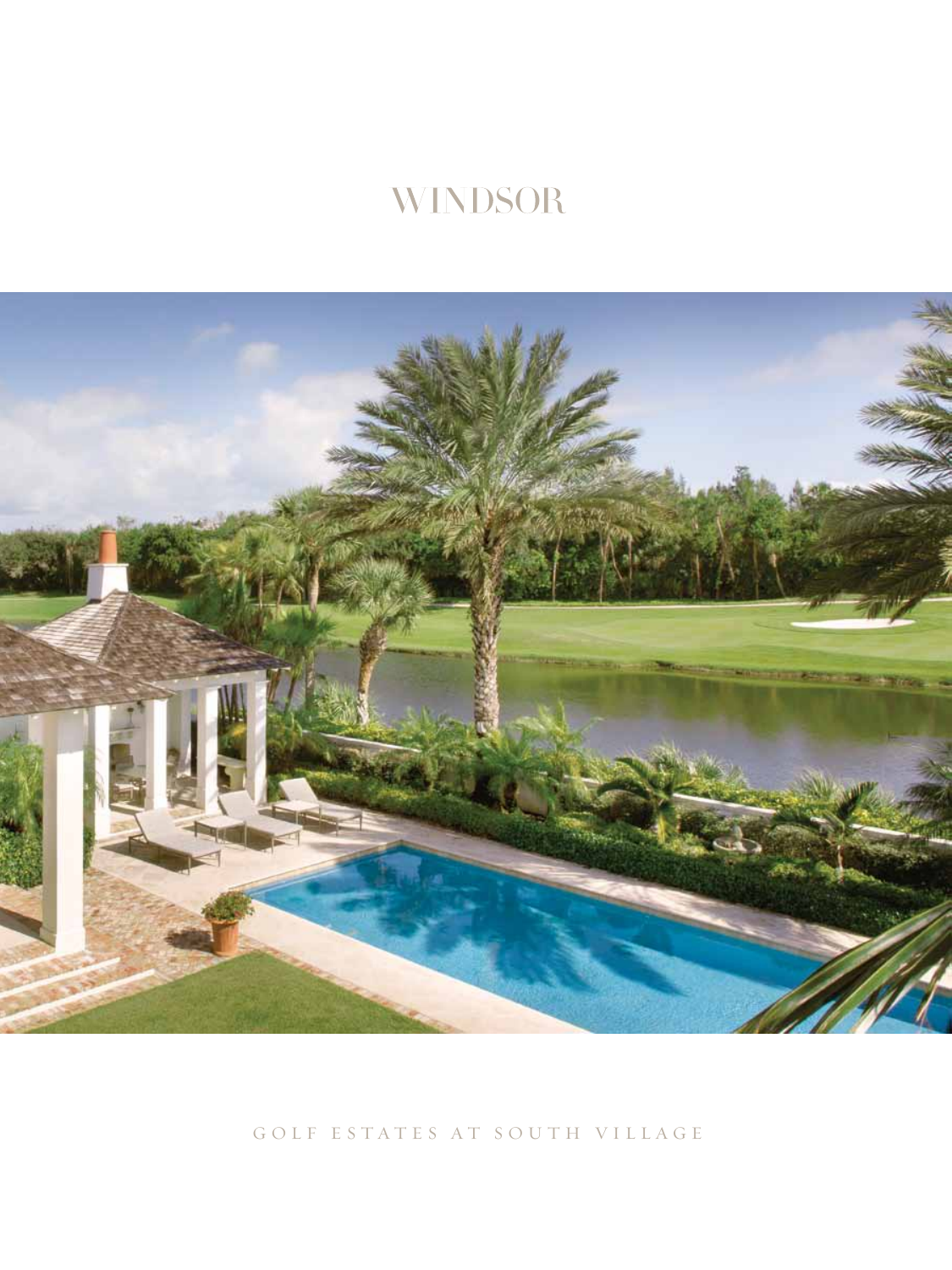#### Welcome to Windsor

There are places in the world that capture the soul as soon as you set foot on them. Their easy splendor and natural grace make even an occasional visitor feel like a treasured friend. Windsor, a private, family oriented sporting club, located in Vero Beach, Florida, is just such a place.

From the intimate lush of a shell-gravel path through a canopy of live oaks, to the grand morning heraldry of the Atlantic sunrise, discovering Windsor is a pleasure at every turn. It is an opus of nature and architecture, community and privacy, elegance and ease, tradition and surprise.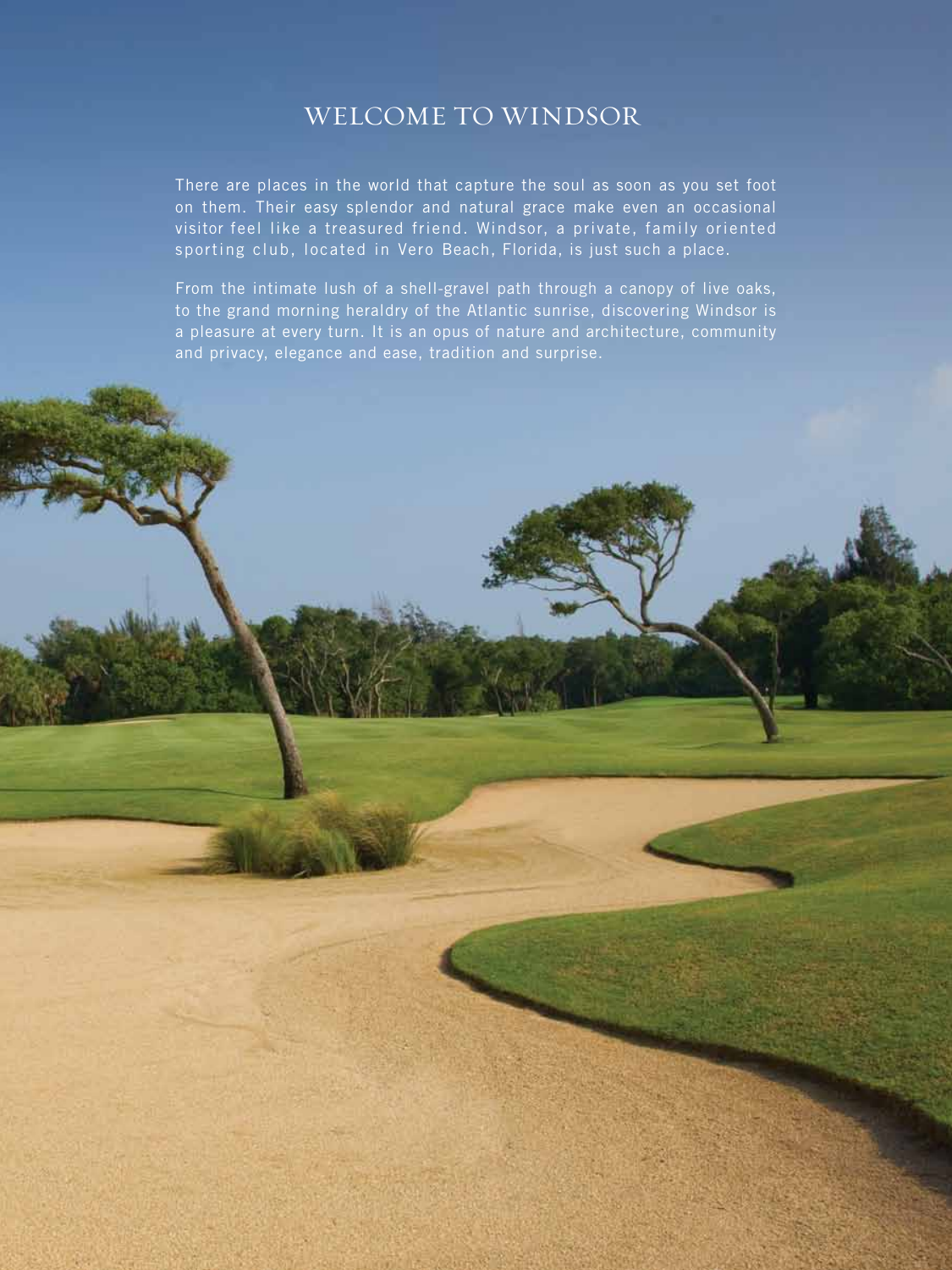

## The South Village

At the southern edge of the Village at Windsor lies a dense oak hammock, divided discreetly by a narrow country lane. Following its bend, you won't yet see what awaits on the other side, but you will sense the built environment yielding humbly to the natural environment.

As you emerge, you are welcomed by the elegant charm of the South Village. Meandering streets guide through a bucolic tapestry of lakes, parks and fairways. Towering live oaks stand sentry along the dedicated South Village entrance from Highway A1A. The Golf Estates homesites lie along the 4th through 7th fairways, each with its own sweeping golf and lake view.

Quite, private, and visually stunning, the South Village is truly unparalleled in its interpretation of living the golf lifestyle well.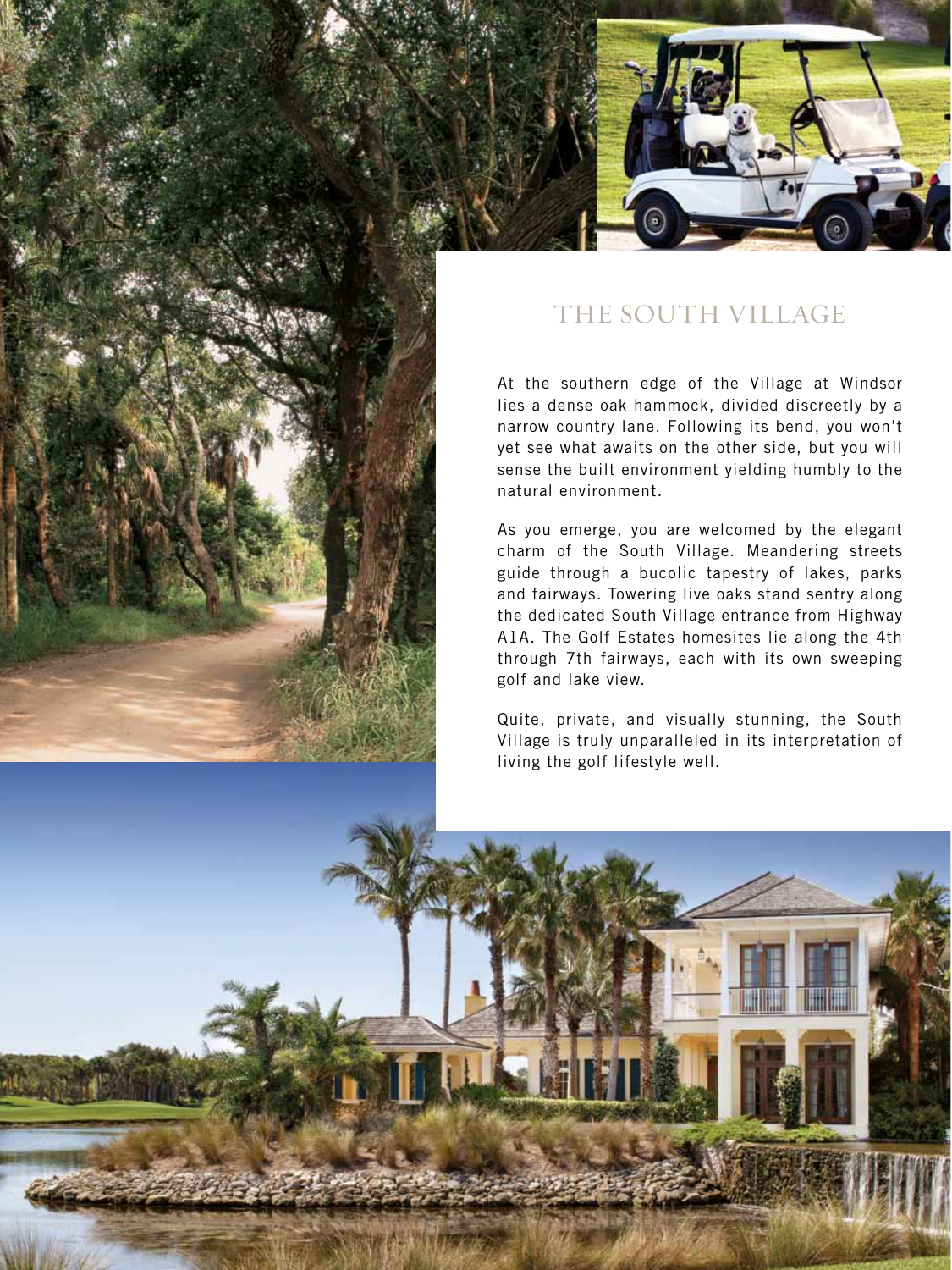



#### WINDSORFLORIDA.COM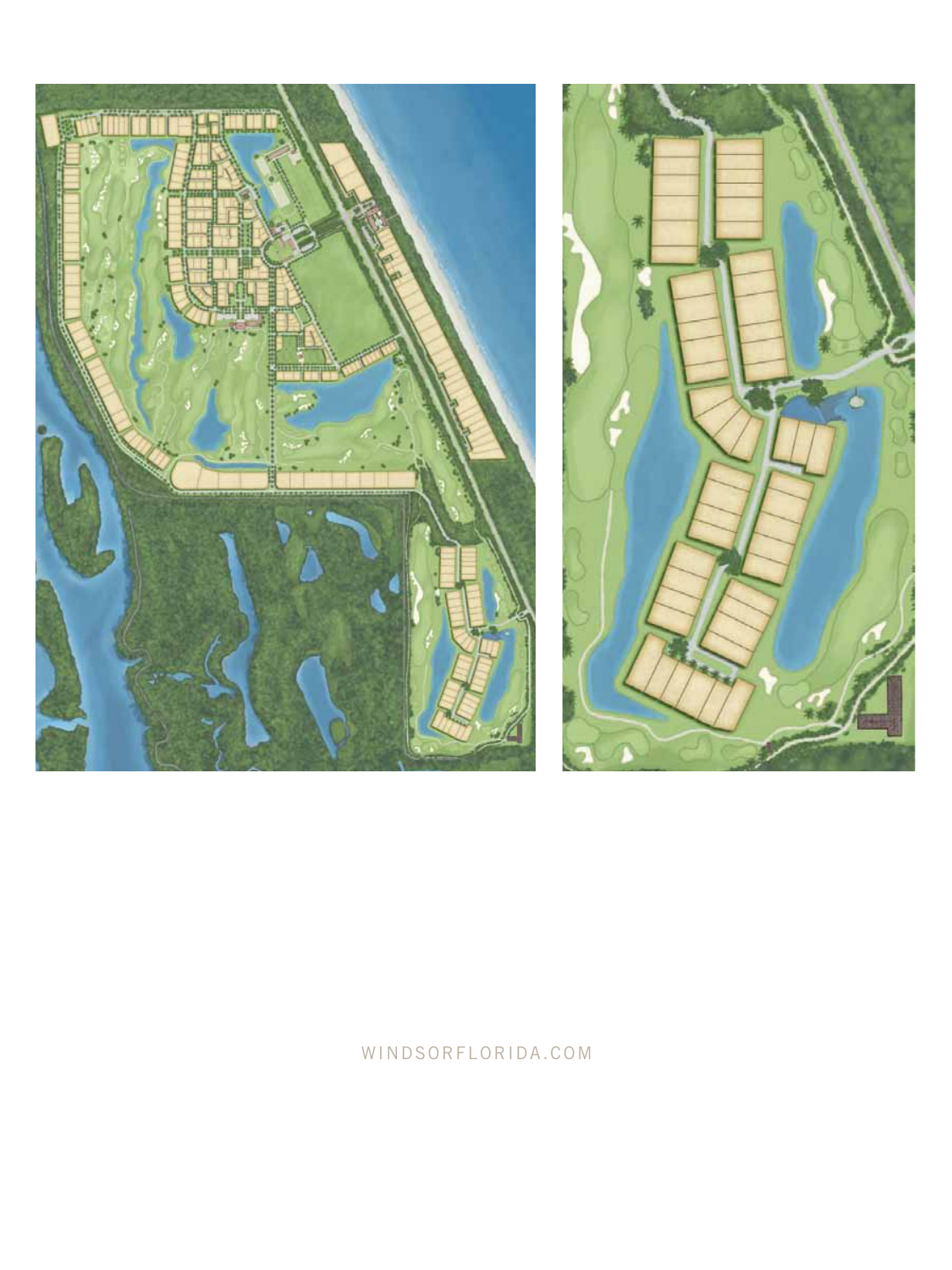### THE GOLF ESTATES AT South Village

The Golf Estates at South Village offer a unique opportunity to choose the building process best suited to individual home style preferences and desired timeframe for completion.

Buyers can select a home plan from a collection of limited edition home designs by award-winning architects. The chosen design will be built by one of Windsor's carefully selected custom homebuilders, each of whom has demonstrated an ability to meet the exacting standards set by Windsor's town planners. Choosing an existing, approved design reduces typical custom home construction time by nearly half.

Each of Windsor's Golf Estates builders has commissioned up to two individual floor plans, which are paired with a unique exterior elevation. In keeping with Windsor's architectural standards, exterior elevations are not repeated, allowing for the varied streetscapes visually present in Windsor. These new plans are suited to several different homesites in the South Village and are pre-priced for ease of planning.

### Golf Estates Builders

Partnering with one of Windsor's preferred builders to design a completely custom home continues to be an option on any of the homesites in the South Village.

- A Barth Construction, Inc.
- B Croom Construction Company
- C The Hill Group
- D Huryn Construction
- E RCL Development